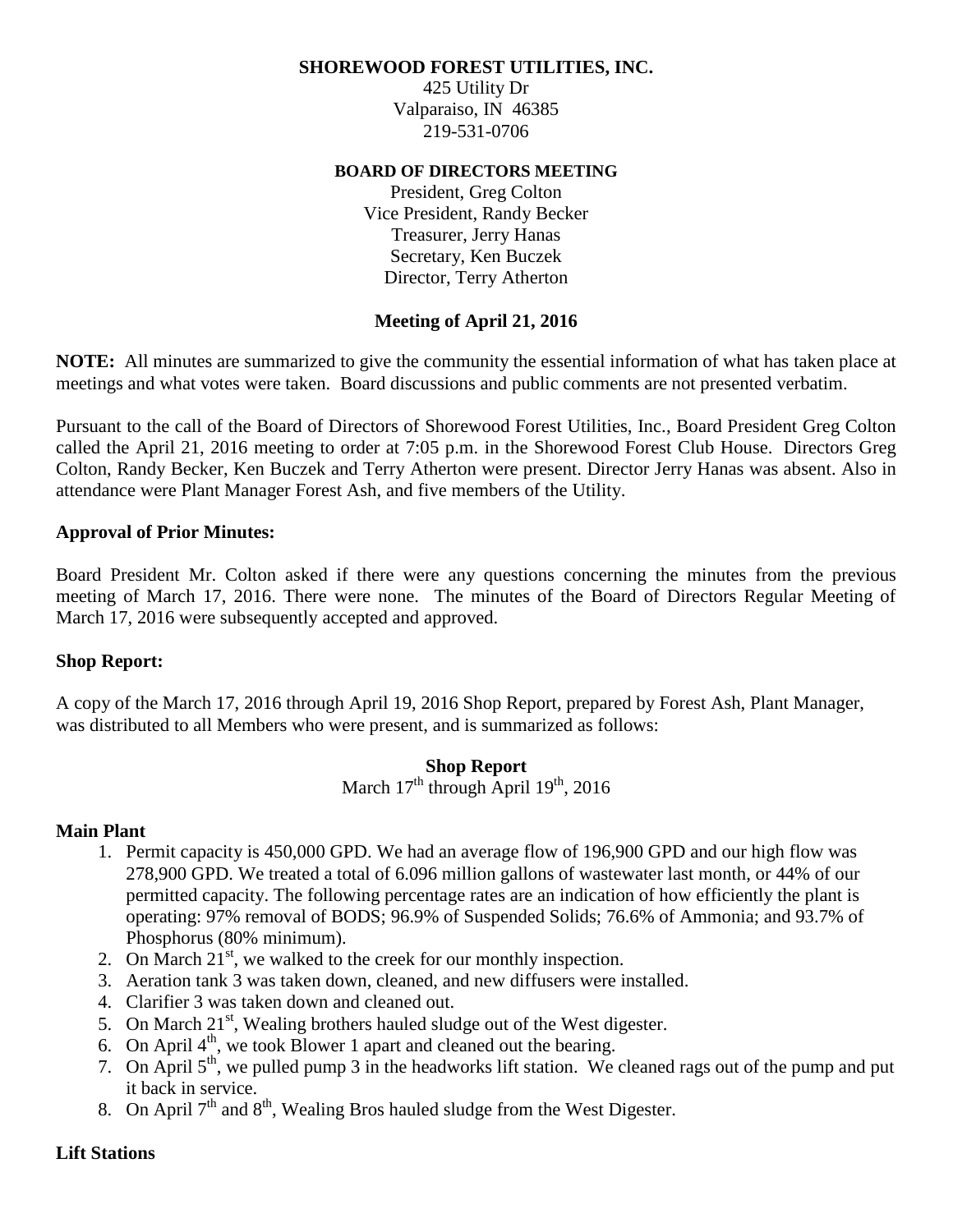## 1. Lift station pump run times from March 1 - 31, 2016

| <b>Station</b>         | <b>Cycles</b> | Run<br><b>Time</b><br>(hrs) | <b>Station</b>         | <b>Cycles</b> | Run<br><b>Time</b><br>(hrs) |
|------------------------|---------------|-----------------------------|------------------------|---------------|-----------------------------|
| Sagamore               | 625           | 27.4                        | <b>Nature Preserve</b> | 1544          | 215.2                       |
| Pixley                 | 422           | 26.2                        | Devon                  | 1343          | 51.9                        |
| Edgewood               | 561           | 88.5                        | Main                   | 6340          | 167.9                       |
| Surrey Hill            | 528           | 30.5                        | Wessex                 | 556           | 47.4                        |
| Wexford                | 520           | 24.6                        | Scarborough            | 540           | 19.7                        |
| Amhurst                | 1477          | 127.4                       | Shorewood ct.          | 763           | 148.4                       |
| Roxbury<br>$- - - n d$ | 2184          | 77.5                        |                        |               |                             |

- **2.** On March 22<sup>nd</sup>, we cleaned the floats at Edgewood lift station.
- 3. On March 23rd, we pulled pump 1 at Sagamore lift station. We cleaned rags out of the pump and put it back in service.
- 4. On March 23<sup>rd</sup>, we pulled pump 1 at Nature Preserve. We cleaned rags out the pump and put it back in service.
- 5. On March 26<sup>th</sup>, we noticed Edgewood had ran for over 8 hours, so we raised the low float to attempt to make the pump shut off properly.
- 6. On April  $10^{th}$ , we went to Edgewood and found the floats tangled up. We untangled the floats and put them back in service.
- 7. On April  $11^{th}$ , we replaced the low float at Edgewood.
- 8. On April  $12^{th}$ , we put a new Tsurumi pump in at Scarborough.
- 9. On April 15<sup>th</sup>, we extended the radio mast at Nature Preserve by 10 feet.

# **Sewer Lines & Manholes**

- 1. Abe's Plumbing has been patching cracked sewer lines.
- **2.** Metz has been cleaning and televising sewer lines.

# **Other**

- 1. We have received the new clarifier gear reduction drive.
- 2. London Witte came in for the annual audit

Submitted By

Forest W. Ash

# **Questions and Answers:**

- 1. Mr. Ash reported that during the installation of the new aeration system in late March, the Utility had elevated ammonia levels in violation of our permit, thus ending a 72-month streak without any violations. IDEM was notified of the violations. Since the installation was completed and the new aeration system began operation, there have been no further violations.
- 2. Mr. Atherton told Mr. Ash according to the report from MCO there where solids in the outfall. Mr. Ash responded that he went down to the creek and found some algae growth, took a stick and stirred the water and the algae was gone.
- 3. President Colton asked if extending the Nature Preserve mast the extra ten feet helped? Mr. Ash stated since we extended the mast we have not had an outage call from that station.
- 4. President Colton asked about progress by Metz in televising our sewer lines. Mr. Ash responded that Metz has completed 21,000 feet of the 24,000 feet that is supposed to be televised this year. The remaining two-thirds of the system will be televised in the next two years. Mr. Ash confirmed that he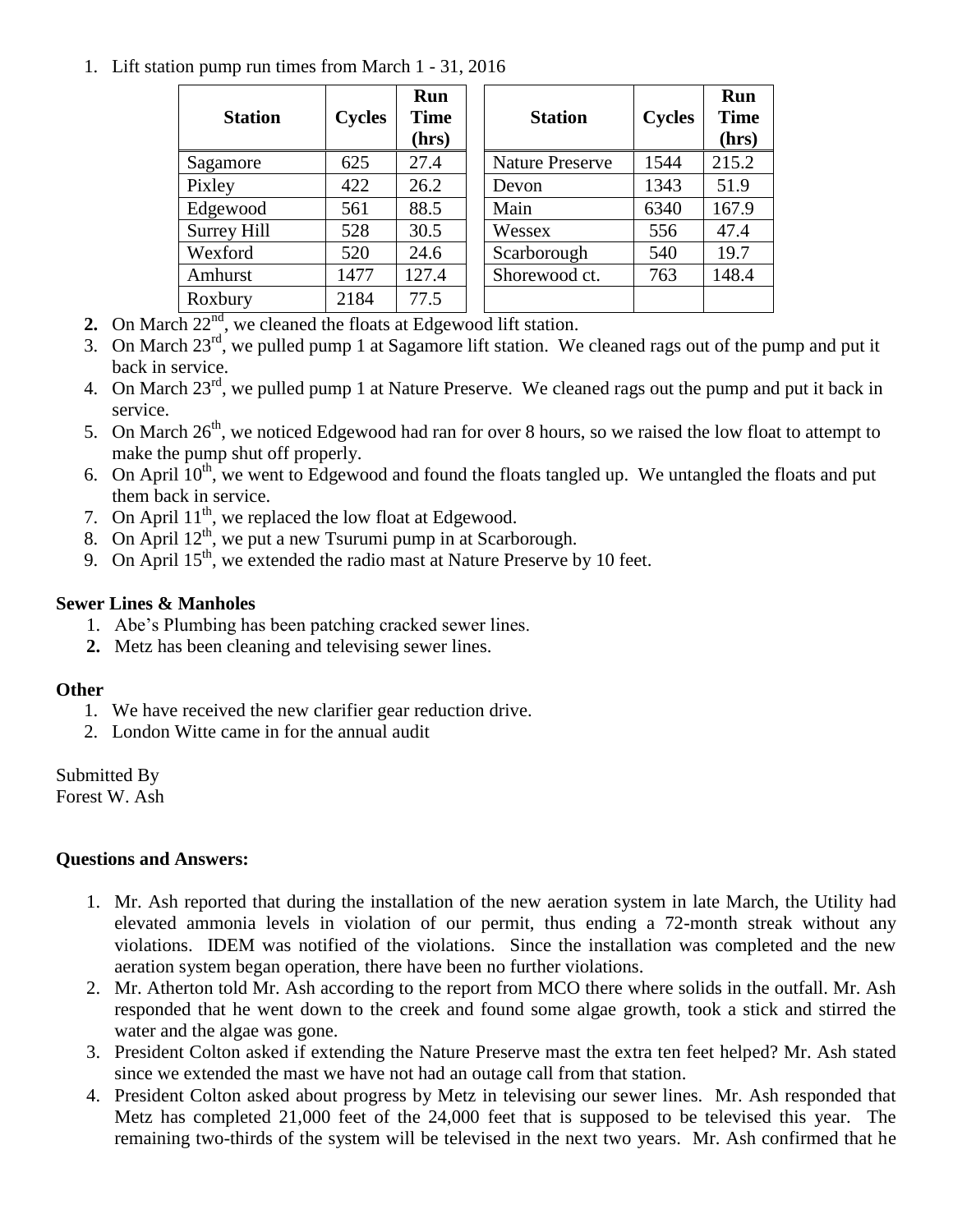prioritized the lines to be televised and cleaned this year, so capital replacements should be highest in this year, lower in year two, and almost none in year three.

There were no further questions.

# **Treasurer's Report**:

Director Terry Atherton gave the financial report. Restricted Bonds total \$134,845, Debt Service Reserve of \$267,043 with a Debt Service Reserve target of 325,920, leaving amount still owed of \$58,877. We have Capital Replacement Fund of \$787,140, Construction Fund of \$350,192, Capacity Fee of \$352,140 total Restricted Investments of \$1,489,472, and total Restricted Bond & Investments of \$1,891,361. The Utility has Total Operating Funds of \$192,552, 3.2 months of cash on hand, Payables of \$92,895 and Receivables of \$167,618. We had Income of \$224,303, and Operating Expense of \$113,476, giving a Net Operating Income of \$110,826. Bond payments were \$86,104, giving an Income after Bond Payments of \$24,723. The Debt Service Coverage Ratio was 1.28.

President Colton asked if there were any question on the financials, there were none.

President Colton stated that we received the annual audit required by our bond covenants from London Witte Group today, but the Board has not had a chance to review the audit, and it will be discussed at the next meeting.

# **Old Business:**

President Colton asked Mr. Ash to give an update on the Aeration Tank #3 project. Mr. Ash stated that the project was completed on schedule, as planned. There was only one cost that was higher than anticipated. When draining the aeration tank there was a little more sludge than expected so it cost a little more to drain it. Marcia Casassa asked why there was more sludge than expected. Mr. Ash explained that it had been ten years since the tank was last drained. When asked how the new aeration system is operating, Mr. Ash replied that with the old system, the blower used to rev up and down to maintain the desired aeration in the tank, but with the new system the blower is running at a constant twenty nine hertz which is one hertz below half speed, and it is maintaining the required aeration. He expects that the new system will save twenty to twenty five percent of the electric cost for the blower. The improved efficiency is attributed to the fact that the new system has 225 diffusers and the old system had only 158 diffusers.

President Colton expressed his gratitude to the many participants who helped complete this project within the required timeframe: our engineer McMahon Associates prepared the bid specs quickly, the manufacturer Aquarius Technologies Inc. did a great job in getting the materials to us within the aggressive timetable we requested, Gaskill & Walton had a crew ready that worked into the Easter weekend, and the Utility's workers also put in extra time to ensure the project was completed on time.

President Colton asked if there were any further questions. There were none.

# **New Business:**

President Colton asked Mr. Ash to talk about the lots on 164 N 350 West. Mr. Ash explained that we have been approached by a developer who has purchased the property on 164 N 350 West and plans to subdivide it into three or four lots. The developer is looking for permission to tap into our existing forced main. After searching through the Utility's records, Mr. Ash confirmed that the property is already located within our CTA, so the developer should be allowed to tap into our main with the same stipulations as everyone else, including the payment of a \$2,000.00 reservation fee per lot, and once each lot is developed, a \$1,000.00 tap in fee. Bob Band asked if a membership vote is required in order to serve the developer. Director Atherton stated that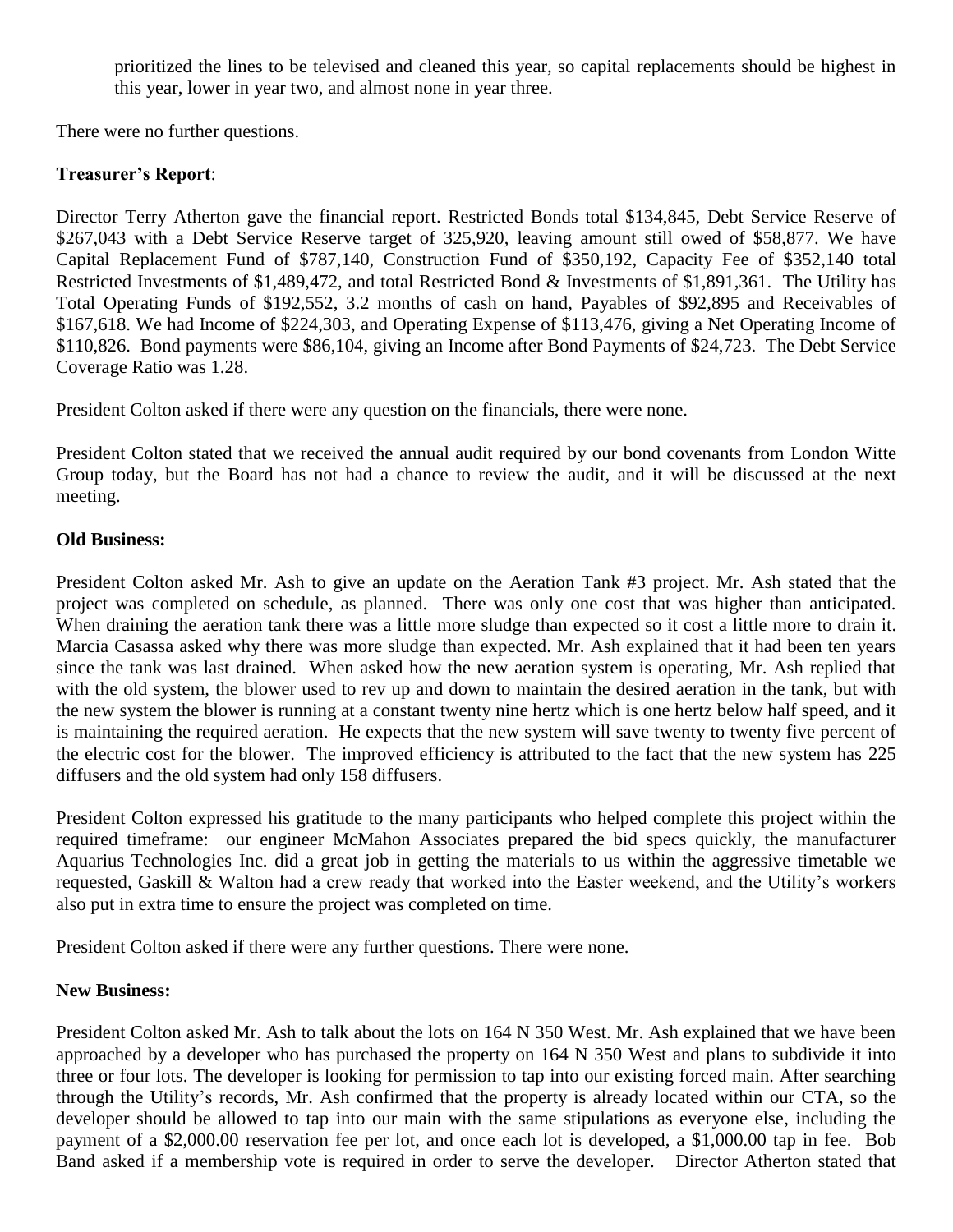since the property is already inside our CTA there is no vote needed. Tom Szefc asked if the new customers would have to pay any charges other than what Shorewood residents pay. Mr. Ash explained that new customers pay the same monthly charge as any other Shorewood Forest Utility customer. Tom Szefc asked if everyone located inside our CTA has the right to tie into the Utility? Mr. Atherton explained that such a person does have a right to tie in, providing there is an existing sewer line to hook up to. If there is no sewer line, then the person would be responsible for paying to extend the sewer line, along with paying the capacity fee, and also the tap in fees.

President Colton gave an overview of the capital projects completed to date, and the potential capital projects to be addressed in the near future. Phase 1A was the addition of variable frequency drives (VFD's) to operate the blowers in a more efficient way. Phase 1B was the addition of the headworks building with the Micro screens. Phase 2A was the new diffuser system in aeration tank #3, which was just completed. The Utility must now decide what capital project should be addressed next. Last Fall some of the Board members met with McMahon & Associates to explore various capital projects and their costs. Mr. Colton noted that at this time the Utility's treatment facility has sufficient capacity to serve our existing customers along with any additional customers for which we have already received capacity fees. Our treatment plant includes aeration tank # 3, which is a concrete tank that is in good shape, and tanks 1, 2, & 4 which are package plants that are getting old and are in need of replacement. Replacing those tanks will be expensive. One thing the Utility lacks at this time is redundancy for its clarifier. IDEM likes us to have redundancy throughout our system, but we only have one clarifier. We have a backup drive for the clarifier, but we do not have the desired redundancy for the clarifier itself. In deciding what project to address next, the Board is proceeding with caution so as not to deplete our capital reserves until we know the extent of any capital expenditures that might be necessary for our collection system or elsewhere. Now that we have prioritized, televised and cleaned one-third of our collection system, we have come a long way in identifying the extent of capital replacements that are needed for our collection system. At this point, we still have some money left over from the bond that needs to be used. The Utility needs to decide in the near future the priority of the projects to be addressed, which will depend in part on the cost of those projects and the funds that are available to the Utility.

A member asked why it is important to add a new clarifier. Mr. Buczek explained that if we lost the existing clarifier for any reason we would not be able to treat the wastewater properly. So the clarifier is of utmost importance.

Mr. Buczek proposed that McMahon & Associates be requested to prepare an estimate of what it would cost for them to prepare the plans and specifications needed to seek bids for a new clarifier and aeration tank. Mr. Atherton seconded the motion and it was approved by the Board.

President Colton asked if there were any further questions from the Board. There were none.

Mr. Colton reminded everyone that the deadline for candidates to turn in their forms for the upcoming board election is May  $16<sup>th</sup>$ . There are two positions open for this election cycle. June  $16<sup>th</sup>$  at the board meeting will be Candidates' Night giving candidates an opportunity to explain what they would like to do as a board member. Mr. Colton noted that July  $21<sup>st</sup>$  is our annual meeting, at which time election ballots will be counted.

The floor was then opened to the membership for questions. A member asked what positions on the board are up for election. Mr. Colton explained that the membership does not vote for officers, it votes for board members. Once a board has been elected, the board members decide among themselves which of them will serve in the roles of President, Vice President, Secretary, Treasurer, and non-officer Director. There were no further questions.

President Colton adjourned the meeting at 7:55 pm.

Respectfully submitted,